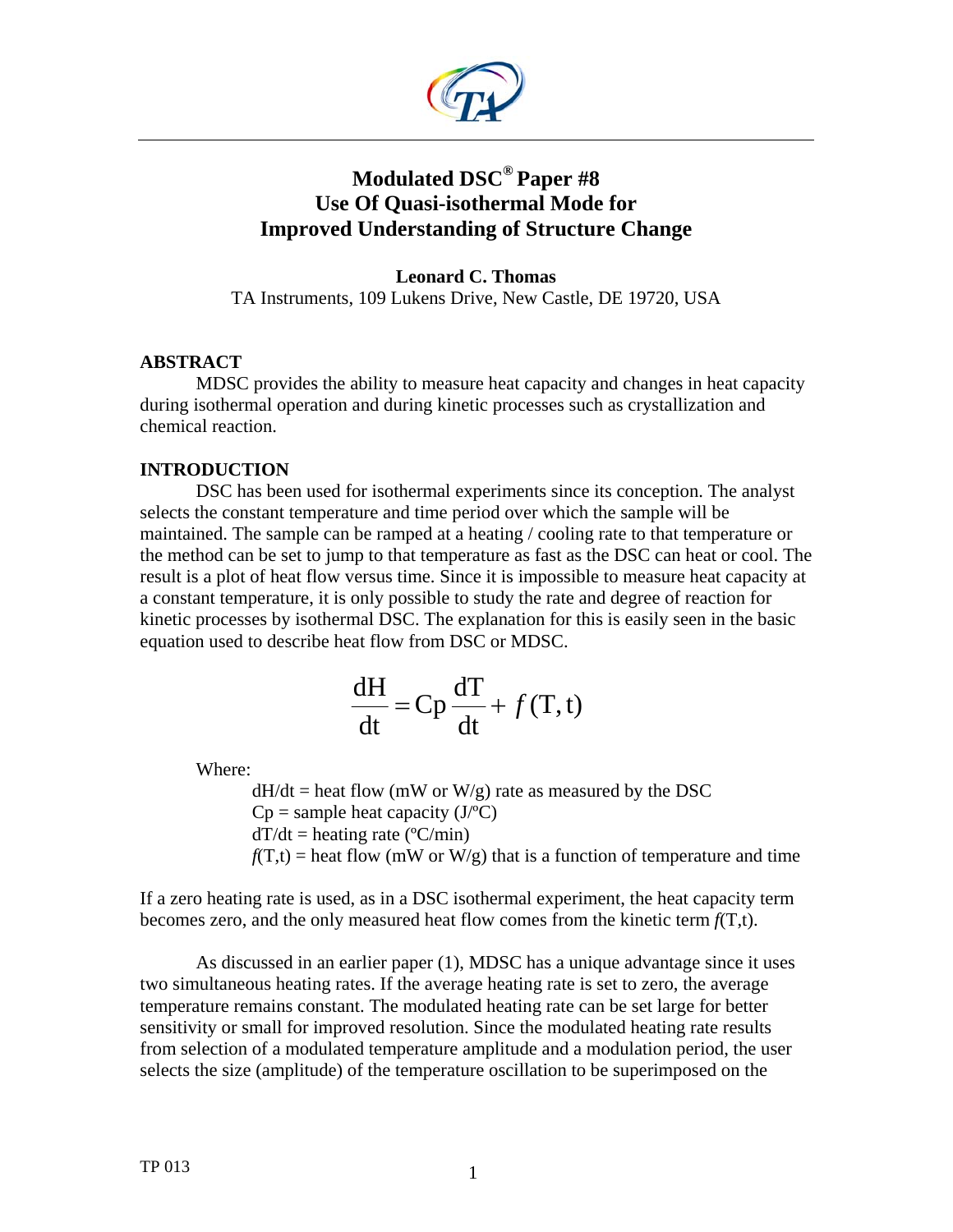constant temperature and the time period (seconds) for each cycle. The term *Quasiisothermal* describes this type of experiment in which a small temperature oscillation (typically  $\langle 1 \, \text{°C} \rangle$ ) is applied to a constant average temperature. Figure 1 shows both the temperature and heating rate from an MDSC quasi-isothermal experiment.



Even though the average temperature remains constant in MDSC, it is possible to measure heat capacity because of the modulated heating rate.

## **EXPERIMENTAL CONDITIONS**

There are two different types of quasi-isothermal experiments and it is easy to select MDSC experimental conditions for each. The most common type is one in which a single isothermal temperature is used such as illustrated in Figure 1. A method for such an experiment might look like the following:

- 1. Equilibrate 38ºC
- 2. Modulate +/- 0.5ºC every 60 seconds
- 3. Isothermal for 160 minutes

Figure 2 illustrates a typical MDSC quasi-isothermal data on a sample of epoxy resin. The plot shows the Total heat flow, Reversing Heat Capacity and temperature versus time. The exothermic cure peak is seen in the Total signal and the amount of reaction during that time calculated in software to be 256 J/g. The Reversing Cp signal shows how the heat capacity decreases towards the end of the curing exotherm. This is a result of cross-linking of the molecules, which results in lower mobility and therefore, lower heat capacity. This decrease in mobility is what causes the reaction rate to slow as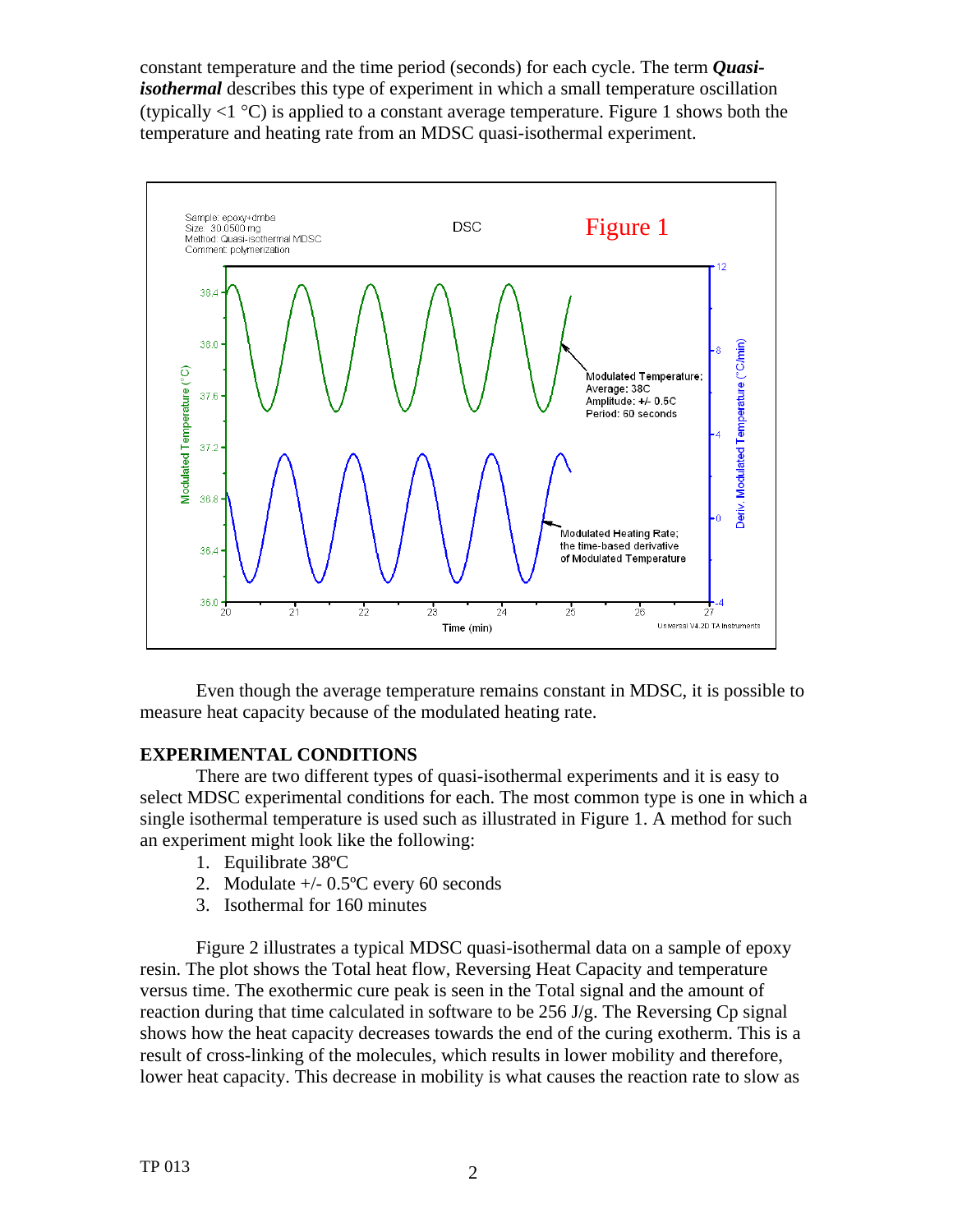the reaction moves from chemical control to diffusion control. This can be verified by heating the sample above 100 ºC once the isothermal experiment is completed. This is seen at the end of Figure 2 and in the temperature plot displayed in Figure 3. Once the sample is heated above the start of Tg near 100  $\degree$ C, the reaction begins again and there is an additional 31 J/g of reaction.



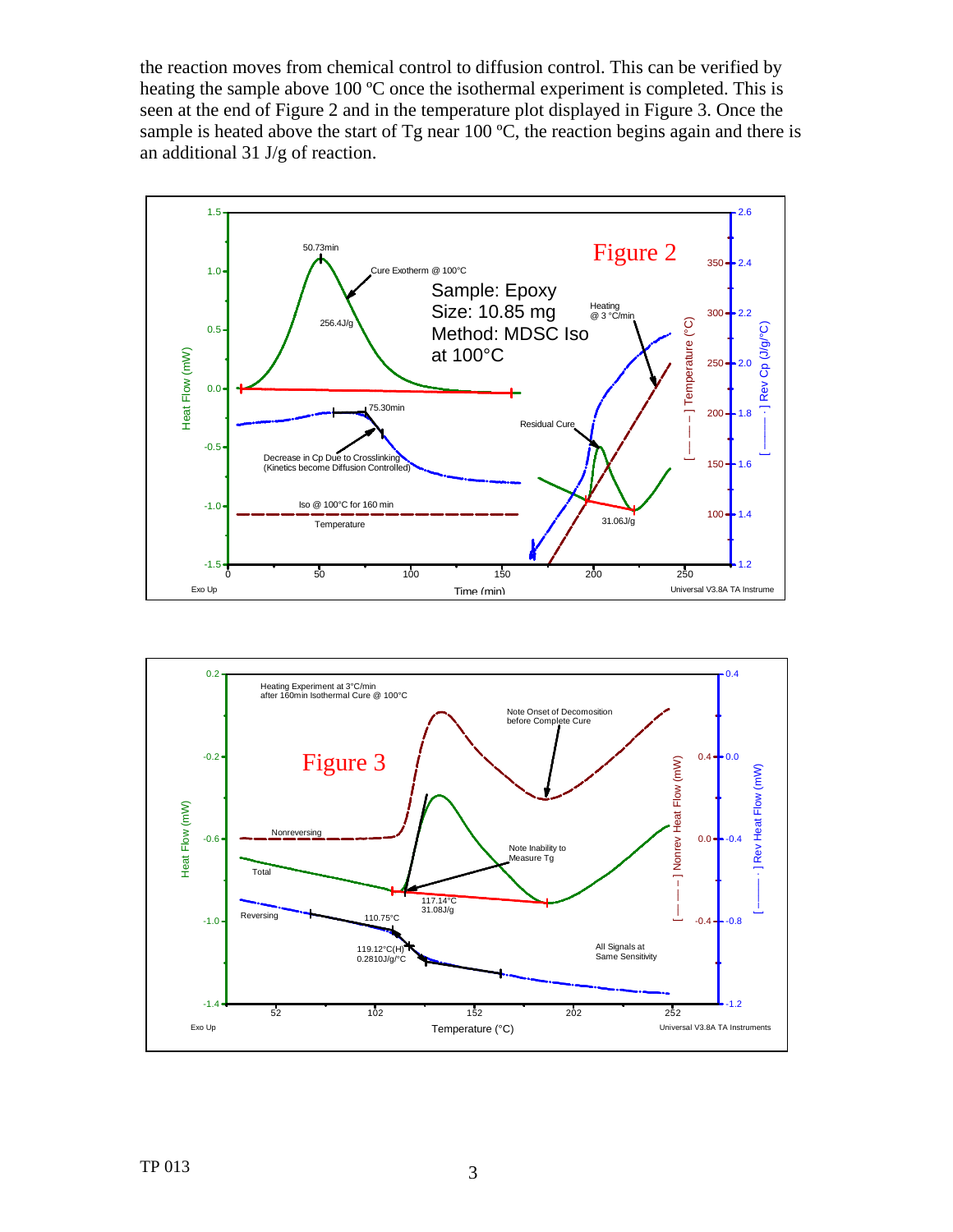Note that it is not possible to see or measure the glass transition of the partially cured epoxy in the Total signal, which is equivalent to what would be obtained by standard DSC. The reason for this is that the endothermic glass transition is hidden by the more energetic exothermic reaction.

# **Important Note:**

 Many new MDSC users are often confused by the fact that the Reversing and Nonreversing Heat Flow signals have a value of zero during quasi-isothermal experiments. This is due to the fact that all signals that use a calculation that involves subtraction, multiplication or division by zero are automatically set to zero by the software. For example:

- Reversing Heat Flow = Reversing  $Cp X Avg$ . Heating Rate
	- o Since the average heating rate is zero during a quasi-isothermal experiment, the Reversing Heat Flow is also zero
- Nonreversing Heat Flow = Total Reversing
	- o Since Reversing Heat Flow is zero, Nonreversing Heat Flow is also set to zero and the only Heat Flow signal that can be obtained during quasiisothermal operation is the Total signal
- Total Heat Capacity = Total Heat Flow  $\div$  Avg. Heating Rate
	- o Since the average heating rate is zero during quasi-isothermal operation, the Total Heat Capacity signal is also zero

The second type of quasi-isothermal experiment uses a series of isothermal experiments that involve a change in the average temperature at fixed time increments. It can be used to study both thermodynamic events such as the glass transition(s) or kinetic processes such as thermoset cure or crystallization. Examples of a typical method and applications are provided below.

# Example of Quasi-isothermal Method With Increasing Temperature Steps

1.Data Storage *OFF*

2.Equilibrate *50C* 

3.Modulate *+/- 0.5ºC* every *100* seconds

4.Isothermal for *5* minutes

5.Data Storage *ON* 

6.Isothermal for *5* minutes

7.Data Storage *OFF* 

8.Increment *1ºC* 

9.Repeat Segment *4* for *100* times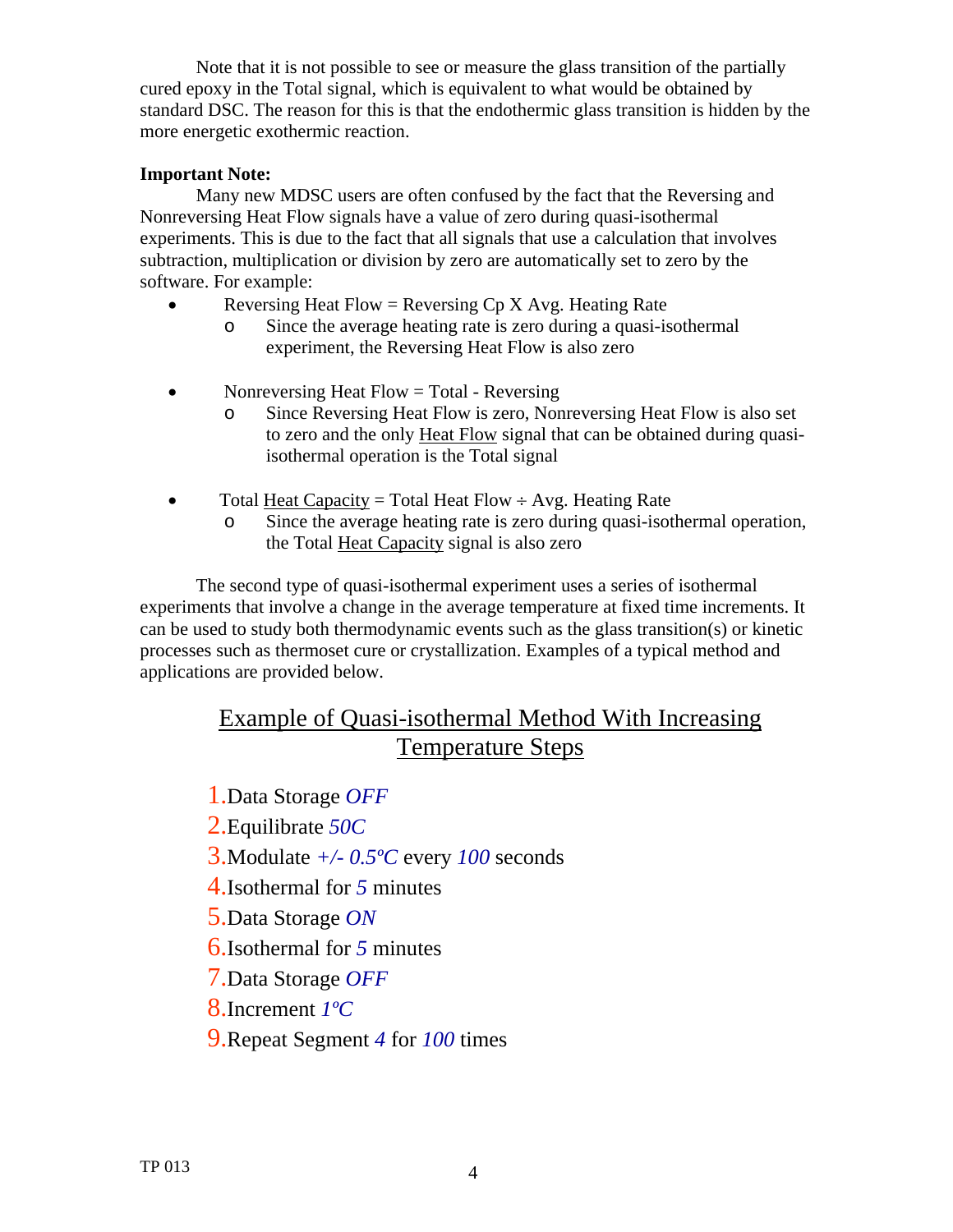An explanation for some of the segments in the above method will help the reader become more familiar with the technique.

- Segments 1 and 5, Data Storage; the quality of the data can be significantly improved if data is collected only after equilibration at the set-point temperature. In this example, equilibration periods of 5 minutes are used before data storage is turned on and the data collected for 5 additional minutes at that temperature.
- Segment 3, Modulate Segment; although smaller amplitudes can be used, good sensitivity and resolution are obtained over the range of 0.5  $\degree$ C to 1.0  $\degree$ C. Since there is no concern with obtaining a sufficient number of cycles over a transition, a longer period (100 seconds) is recommended to insure optimum heat flow between the sample and sensor.
- Segment 8, Increment; although larger or smaller steps can be made, steps of  $1^{\circ}C$ are a good starting point. If the mature of the sample requires decreasing temperature steps, simply use negative values  $(-1 \degree C)$ .
- Segment 9, Repeat; this segment defines the number of steps. If a value of one  $(1 \degree C)$  degree is used for the increment segment then 100 such steps will result in quasi-isothermal measurements over a 100 °C range.

Although not specified in the method described above, a data collection rate of 1 point every 10 seconds is sufficient for this type of measurement. This compares to the recommended data collection rate of 1 point every 2 seconds for normal MDSC heating / cooling experiments. Time and temperature plots from a quasi-isothermal experiment on a sample of quench-cooled PET are shown in Figures 4 and 5. A few features from these figures deserve comment:

- Except for the first few minutes of the experiment, the Total heat flow signal only changes by about 30 microwatts over almost 20 hours and most of that is due to the exothermic crystallization. This is an example of extremely good baseline stability.
- The Reversing Cp signal is very stable in the middle of the glass transition. This is due to the fact that the glass transition is caused by a distribution of molecular motion.
- The Reversing Cp signal decreases with time during crystallization. This is due to conversion of amorphous material to a crystalline structure, which has lower molecular mobility and therefore lower heat capacity.
- The Total signal, like standard DSC, cannot measure heat capacity changes isothermally or during kinetic processes.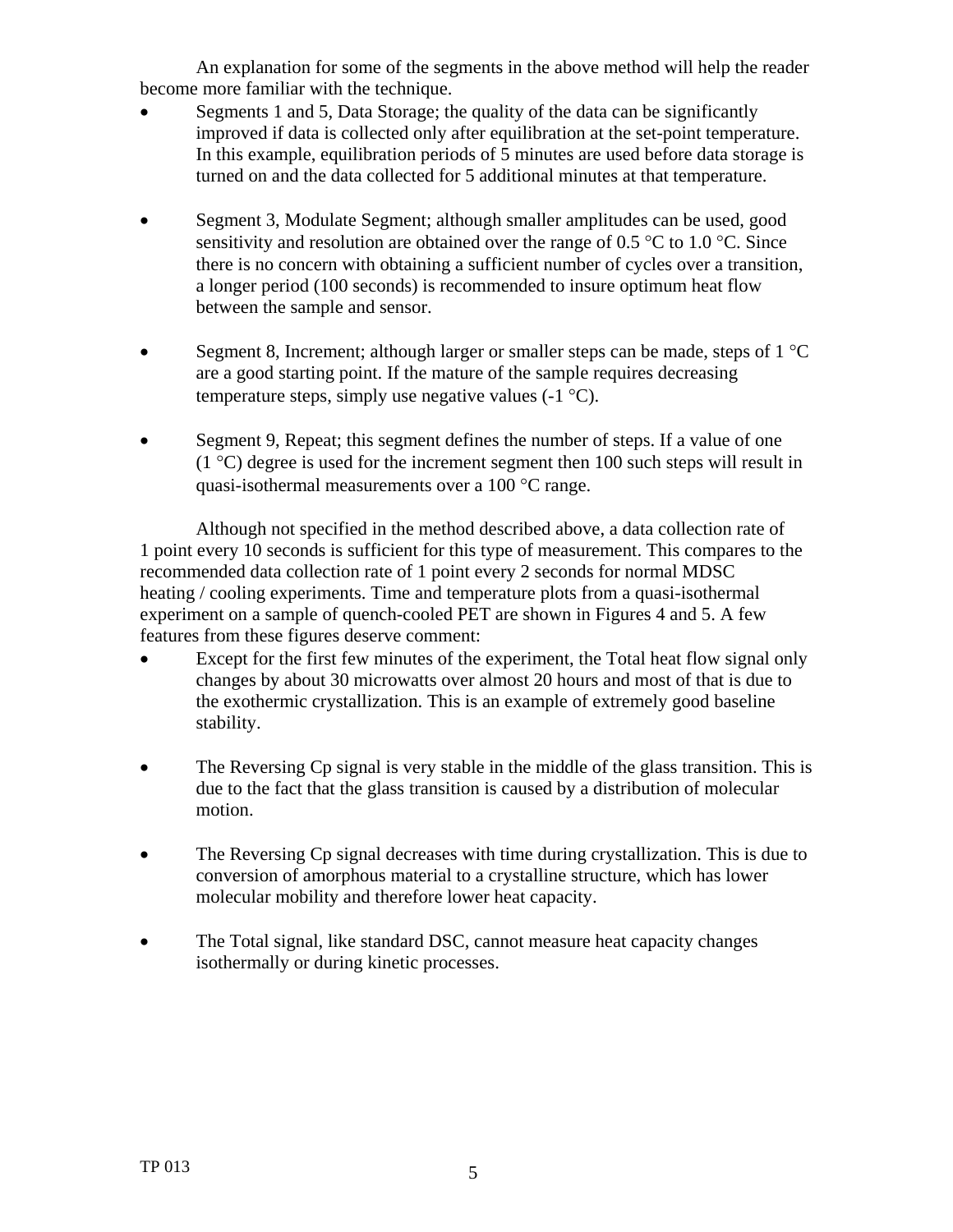

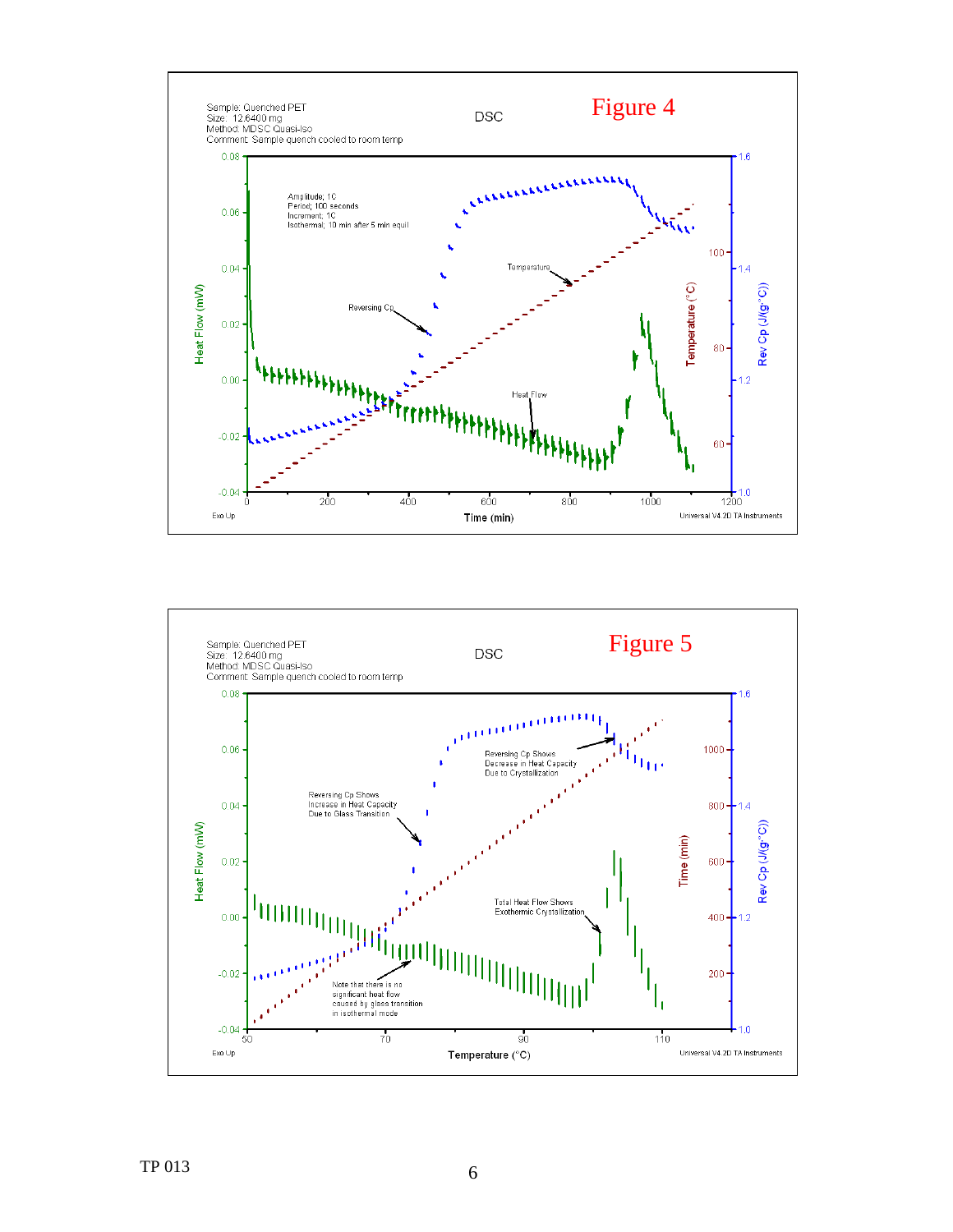DSC has been used to characterize food products for many years but its utility has been limited by the complexity of observed transitions. MDSC provides numerous advantages for analysis of foods and quasi-isothermal MDSC is particularly useful in understanding structure and how that structure changes as a function of time and temperature. An example of this is seen in Figure 6, a comparison of the effect of cooling rate on the structure of a frozen sucrose solution. The quench-cooled sample shows a higher Reversing Cp and there is a single step in Cp associated with the glass transition of the frozen solution (melts above  $-30$  °C). The sample cooled at the low rate of 1 °C/min has a lower heat capacity and goes through two steps. A detailed description for the difference in structure caused by the cooling rate is beyond the scope of this paper but there is additional information below that provides insight into the cause. The data for the quench-cooled sample shows that the heat capacity changes (range of values) during the 30-minute isothermal over the temperature range from -44 to  $-35$  °C. It was suspected that this resulted from crystallization of water that did not have time to freeze due to the high cooling rate of the quench-cooled sample. The suspicion was verified when the state diagram shown in Figure 7 was published by Roos and co-workers in a 1996 article in *Food Technology.* It clearly shows that ice forms between about -47 to -35 °C. The conversion of water to ice would cause a decrease in Cp as seen in the MDSC results in Figure 6.

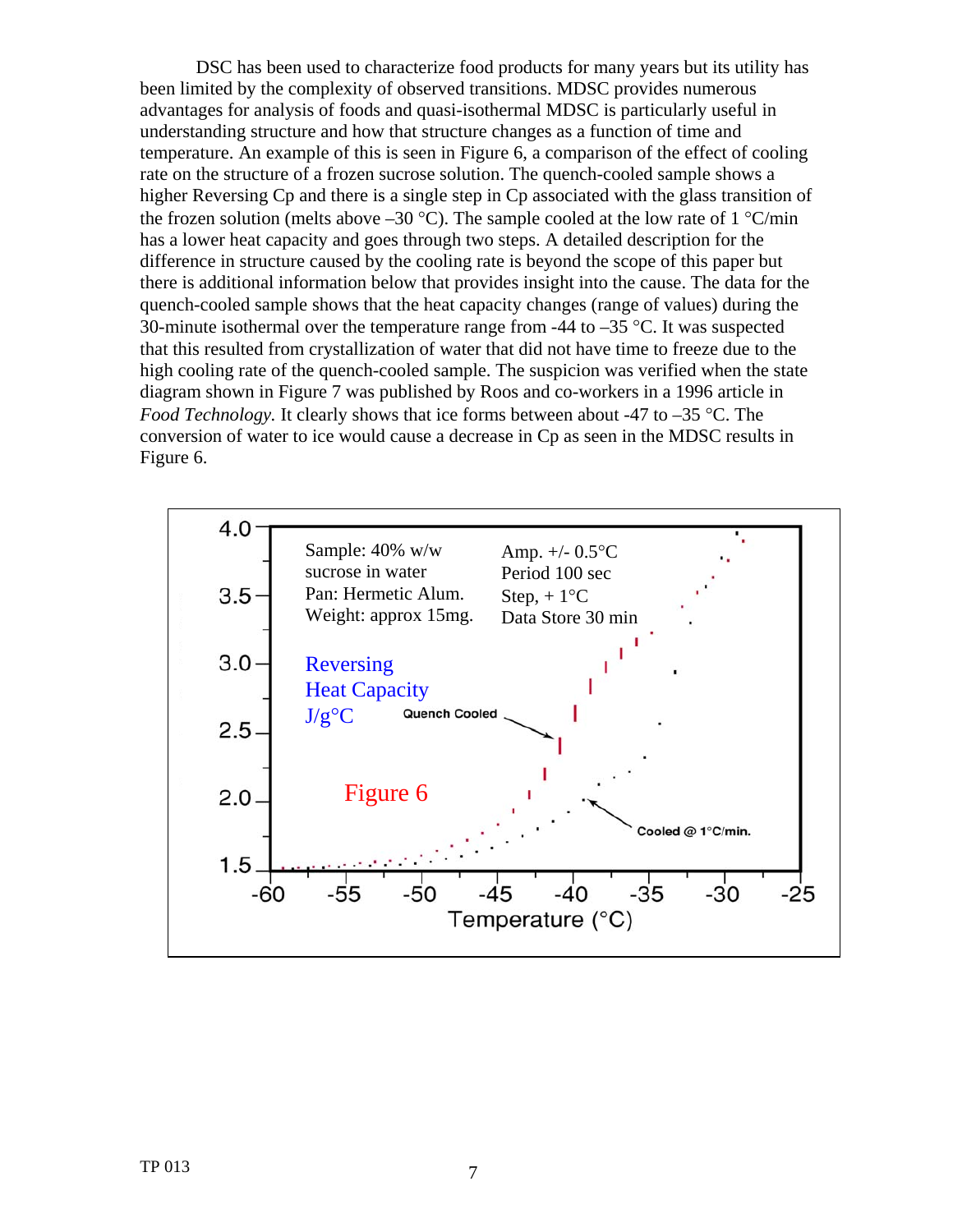

#### **SUMMARY**

As with many of the applications shown in previous papers in this series, MDSC overcomes the many natural limitations of DSC. In this case, MDSC provides the ability to measure heat capacity and changes in heat capacity during isothermal operation and during kinetic processes such as crystallization and chemical reaction. This ability is the direct result of using two simultaneous heating rates instead of the single heating rate in traditional DSC.

#### **KEY WORDS**

modulated differential scanning calorimetry, mdsc, quasi-isothermal, glass transition, foods

## © COPYRIGHT 2005 TA INSTRUMENTS

### **TA INSTRUMENTS**

**United States**, 109 Lukens Drive, New Castle, DE 19720 • Phone: 1-302-427-4000 • Fax: 1-302-427-4001 E-mail: info@tainstruments.com

**Spain** • Phone: 34-93-600-9300 • Fax: 34-93-325-9896 • E-mail: spain@tainstruments.com

**United Kingdom •** Phone: 44-1-293-658900 • Fax: 44-1-293-658901 • E-mail: [uk@tainstruments.com](mailto:uk@tainstruments.com)

**Belgium/Luxembourg** • Phone: 32-2-706-0080 • Fax: 32-2-706-0081 E-mail: belgium@tainstruments.com